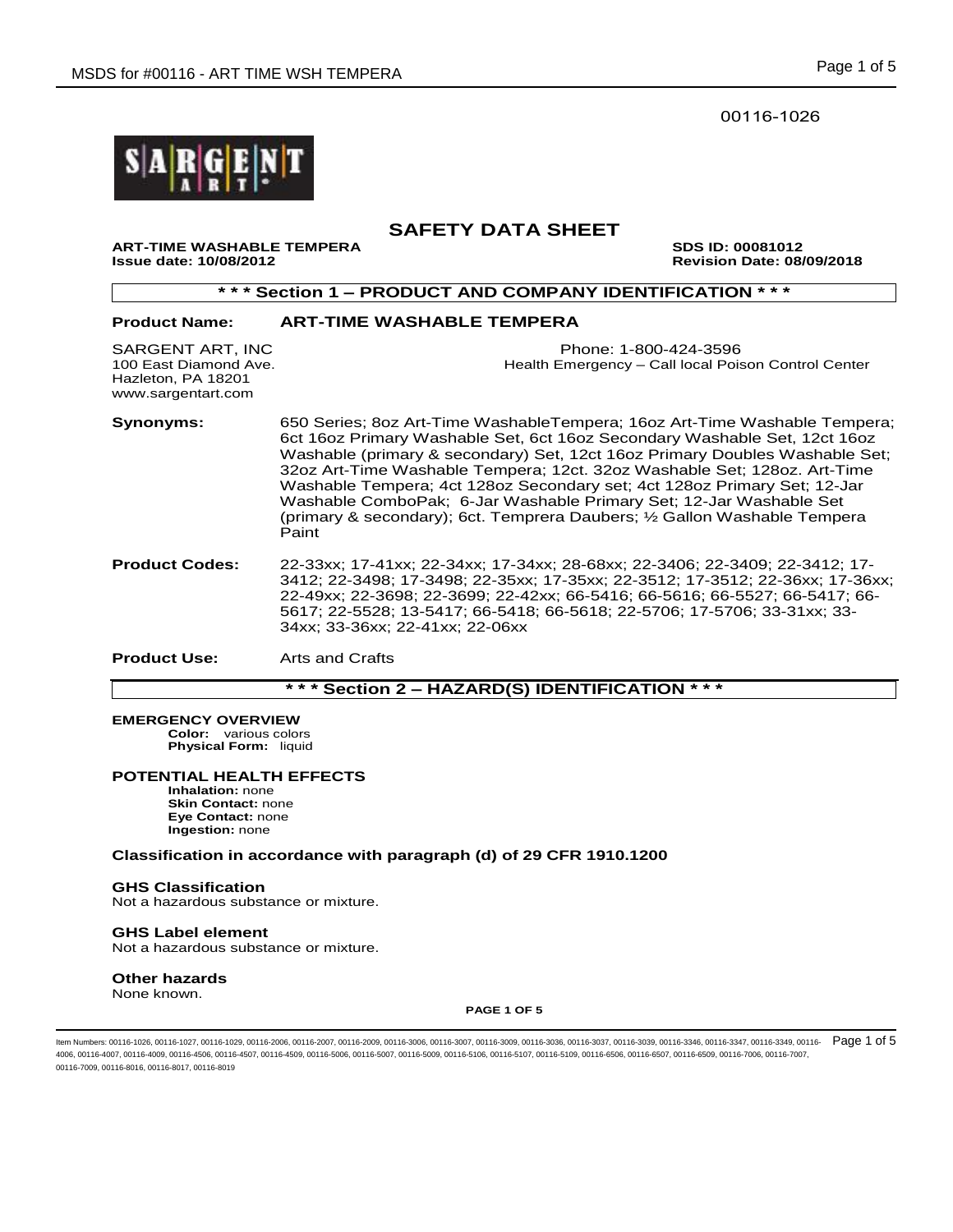

#### **ART-TIME WASHABLE TEMPERA SDS ID: 00081012 Issue date: 10/08/2012 Revision Date: 08/09/2018**

### **\* \* \* Section 3 – COMPOSITION / INFORMATION ON INGREDIENTS \* \* \***

| naredients<br>dous<br>. . | CAS  | в.<br>ен | 5.mb | Pie.<br>. |
|---------------------------|------|----------|------|-----------|
| . .                       | ---- | ----     | ---- | $---$     |
| None                      |      |          |      |           |

#### **\* \* \* Section 4 – FIRST AID MEASURES \* \* \***

#### **Inhalation**

It is unlikely that emergency treatment will be required. Remove from exposure. Get medical attention, if needed. **Skin**

It is unlikely that emergency treatment will be required. If adverse effects occur, wash with soap or mild detergent and large amounts of water. Get medical attention, if needed.

#### **Eyes**

It is unlikely that emergency treatment will be required. Wash with large amounts of water or normal saline until no evidence of chemical remains (at least 15-20 minutes). Get medical attention immediately.

#### **Ingestion**

Rinse mouth thoroughly with water. Get medical attention if any discomfort occurs.

### **\* \* \* Section 5 – FIRE FIGHTING MEASURES \* \* \***

See Section 9 for Flammability Properties

#### **NFPA Ratings: Health:** 1 **Fire:** 1 **Reactivity:** 0

Hazard Scale: 0 = Minimal 1 = Slight 2 = Moderate 3 = Serious 4 = Severe

**Flammable Properties**

### Slight fire hazard.

**Extinguishing Media**

Regular dry chemical, carbon dioxide, water, regular foam

### **Fire Fighting Measures**

Move container from fire area if it can be done without risk. Avoid inhalation of material or combustion byproducts.

## **\* \* \* Section 6 – ACCIDENTAL RELEASE MEASURES \* \* \***

#### **Occupational spill/release**

Absorb with sand or other non-combustible material. Collect spilled material in appropriate container for disposal.

## **\* \* \* Section 7 – HANDLING AND STORAGE \* \* \***

#### **Handling Procedures**

Provide adequate ventilation. Wear appropriate protection equipment. Avoid breathing mist or vapor. Avoid contact with eyes and prolonged skin contact. Do not taste or swallow. Keep the workplace clean. Observe good industrial hygiene practices.

#### **Storage Procedures**

Store in a well-ventilated place. Store in closed original container at room temperature.

## **\* \* \* Section 8 – EXPOSURE CONTROLS / PERSONAL PROTECTION \* \* \***

**PAGE 2 OF 5**

ltem Numbers: 00116-1026, 00116-1027, 00116-1029, 00116-2006, 00116-2007, 00116-2009, 00116-3006, 00116-3039, 00116-3036, 00116-3037, 00116-3039, 00116-30346, 00116-3347, 00116-3348, 00116-3349, 00116-3039, 00116-3039, 001 4006, 00116-4007, 00116-4009, 00116-4506, 00116-4507, 00116-509, 00116-5006, 00116-5007, 00116-5109, 00116-5107, 00116-5107, 00116-5109, 00116-6506, 00116-6507, 00116-6509, 00116-6509, 00116-6509, 00116-6509, 00116-7006, 00 00116-7009, 00116-8016, 00116-8017, 00116-8019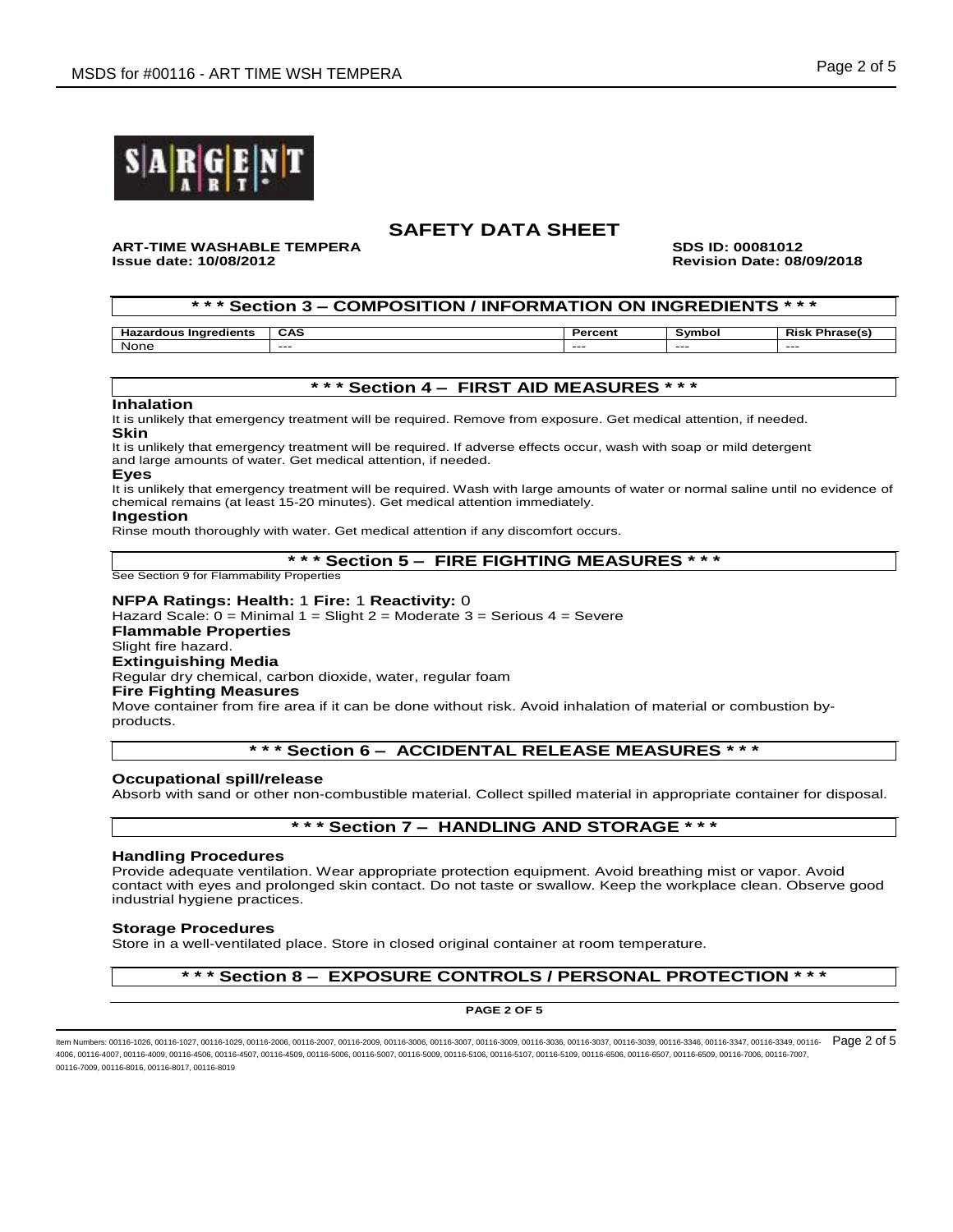

**ART-TIME WASHABLE TEMPERA SDS ID: 00081012 Issue date: 10/08/2012 Revision Date: 08/09/2018**

**Component Exposure Limits**

ACGIH and EU have not developed exposure limits for any of this product's components. **Ventilation**

Based on available information, additional ventilation is not required.

# **PERSONAL PROTECTIVE EQUIPMENT**

**Eyes/Face**

Eye protection not required under normal conditions.

### **Protective Clothing**

Protective clothing is not required under normal conditions.

**Glove Recommendations** Protective gloves are not required under normal conditions.

### **Respiratory Protection**

No respirator is required under normal conditions of use. Under conditions of frequent use or heavy exposure, respiratory protection may be needed.

### **\* \* \* Section 9 – PHYSICAL AND CHEMICAL PROPERTIES \* \* \***

**Boiling Point:** Not available **Volatility:** Not available **Viscosity:** Not available **Viscosity:** Not available

**Viscosity:** 12000 – 45000 cP

**Appearance:** Liquid **Flash Point:** Not applicable **Physical State:** Liquid **Flammability:** Not applicable **Vapor Pressure: Color:** Assorted colors **Vapor Density (air=1):** Not available **Odor:** Odorless **Evaporation Rate:** Not available **Odor Threshold:** Not applicable **Specific Gravity:**<br>  $\epsilon$ =9.5 **Density:** Density: **Melting Point:** Mot available **Notelling Point:** Not available **Notelling Point:** Not available **Notelling Solubility:** Soluble **Preezing Point:** Not available **Coeff.Water/Oil Dist:** 

**pH:** <=9.5 **Density:** 9.2 – 9.85 Lbs/Gal

## **\* \* \* Section 10 – STABILITY AND REACTIVITY \* \* \***

**Chemical Stability** Stable at normal temperatures and pressure. **Conditions to Avoid** None reported. **Materials to Avoid** Oxidizing materials. **Decomposition Products** Oxides of carbon. **Possibility of Hazardous Reactions** Will not polymerize.

**\* \* \* Section 11 – TOXICOLOGICAL INFORMATION \* \* \* Component Analysis – LD50/LC50**

#### **PAGE 3 OF 5**

ltem Numbers: 00116-1026, 00116-1027, 00116-1029, 00116-2006, 00116-2007, 00116-2009, 00116-3006, 00116-3039, 00116-3036, 00116-3037, 00116-3039, 00116-30346, 00116-3347, 00116-3348, 00116-3349, 00116-3039, 00116-3039, 001 4006, 00116-4007, 00116-4009, 00116-4506, 00116-4507, 00116-509, 00116-5006, 00116-5007, 00116-5109, 00116-5107, 00116-5107, 00116-5109, 00116-6506, 00116-6507, 00116-6509, 00116-6509, 00116-6509, 00116-6509, 00116-7006, 00 00116-7009, 00116-8016, 00116-8017, 00116-8019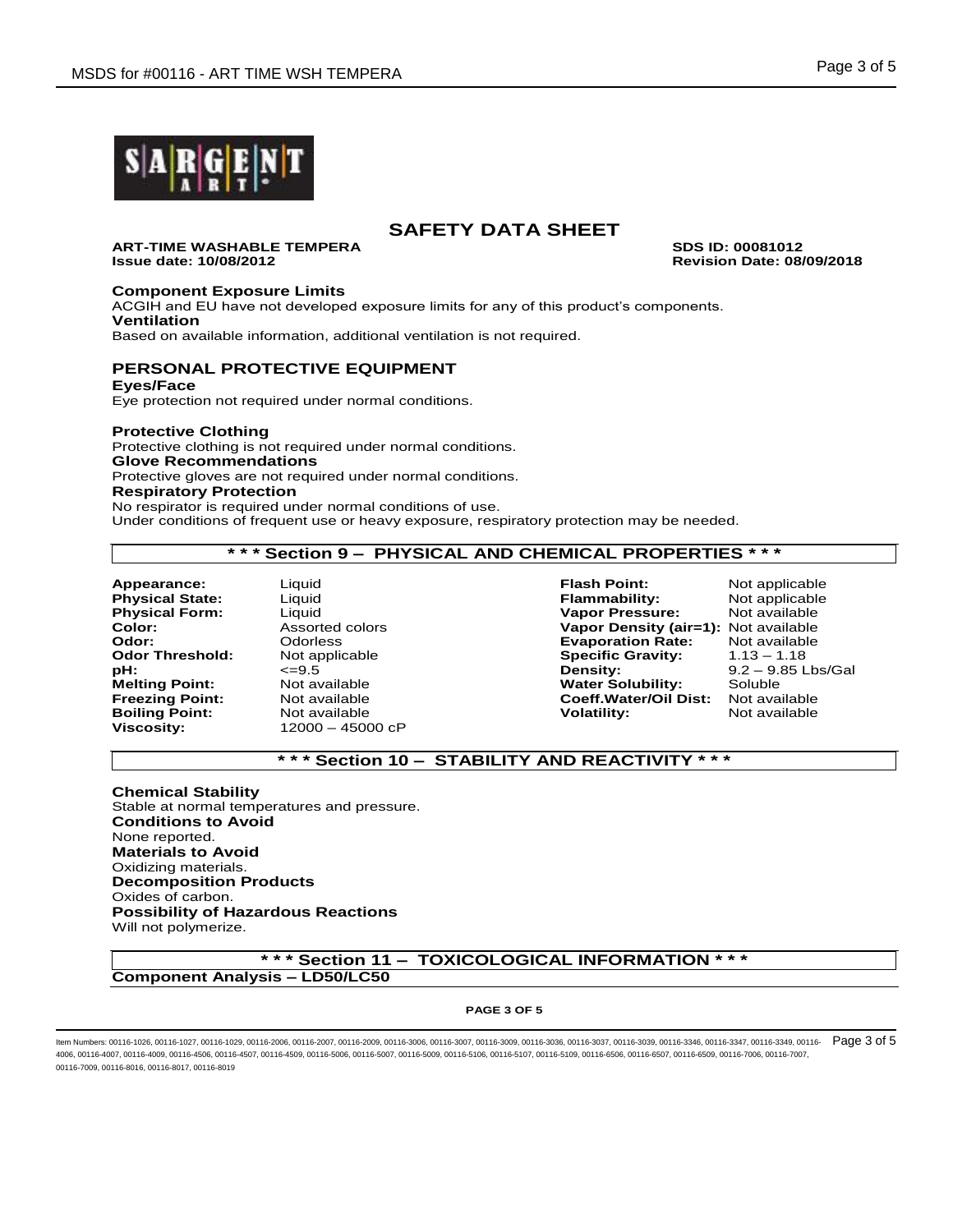

**ART-TIME WASHABLE TEMPERA SDS ID: 00081012 Issue date: 10/08/2012 Revision Date: 08/09/2018**

The components of this material have been reviewed in various sources and no selected endpoints have been identified.

### **RTECS Acute Toxicity (selected)**

The components of this material have been reviewed and RTECS publishes no data as of the date on this document.

**Component Carcinogenicity**

None of this product's components are listed be ACGIH, IARC, or DFG.

**RTECS Irritation**

The components of this material have been reviewed and RTECS publishes no data as of the date on this document.

### **\* \* \* Section 12 – ECOLOGICAL INFORMATION \* \* \***

#### **Component Analysis – Aquatic Toxicity**

No LOLI ecotoxicity data is available for this product's components.

# **\* \* \* Section 13 – DISPOSAL CONSIDERATION \* \* \***

#### **Disposal Methods**

Dispose in accordance with all applicable regulations. **Component Waste Numbers** The U.S. EPA has not published waste numbers for this product's components.

### **\* \* \* Section 14 – TRANSPORT INFORMATION \* \* \***

| <b>US DOT Information:</b> | Not Regulated. |
|----------------------------|----------------|
| <b>TDG Information:</b>    | Not Regulated. |
| <b>ADR Information:</b>    | Not Regulated. |
| <b>RID Information:</b>    | Not Regulated. |
| <b>IATA Information:</b>   | Not Regulated. |
| <b>ICAO Information:</b>   | Not Regulated. |
| <b>IMDG Information:</b>   | Not Regulated. |

### **\* \* \* Section 15 – REGULATORY INFORMATION \* \* \***

#### **U.S. Federal Regulations**

None of this products components are listed under SARA Section 302 (40 CFR 355 Appendix A), SARA Section 311/312 (40 CFR 370.21), SARA Section 313 (40 CFR 372.65), CERCLA (40 CFR 302.4), TSCA 12(b), or require an OSHA process safety plan.

**SARA Section 311/312 (40 CFR 370 Subparts B and C) Acute Health:** No **Chronic Health:** No **Fire:** No **Pressure:** No **Reactive:** No

#### **U.S. State Regulations**

None of this product's components are listed on the state lists from CA, MA, MN, NJ or PA.

Not regulated under California Proposition 65

#### **PAGE 4 OF 5**

ltem Numbers: 00116-1026, 00116-1027, 00116-1029, 00116-2006, 00116-2007, 00116-2009, 00116-3006, 00116-3039, 00116-3036, 00116-3037, 00116-3039, 00116-30346, 00116-3347, 00116-3348, 00116-3349, 00116-3039, 00116-3039, 001 4006, 00116-4007, 00116-4009, 00116-4506, 00116-4507, 00116-509, 00116-5006, 00116-5007, 00116-5109, 00116-5107, 00116-5107, 00116-5109, 00116-6506, 00116-6507, 00116-6509, 00116-7006, 00116-6509, 00116-7006, 00116-7007, 00116-7009, 00116-8016, 00116-8017, 00116-8019